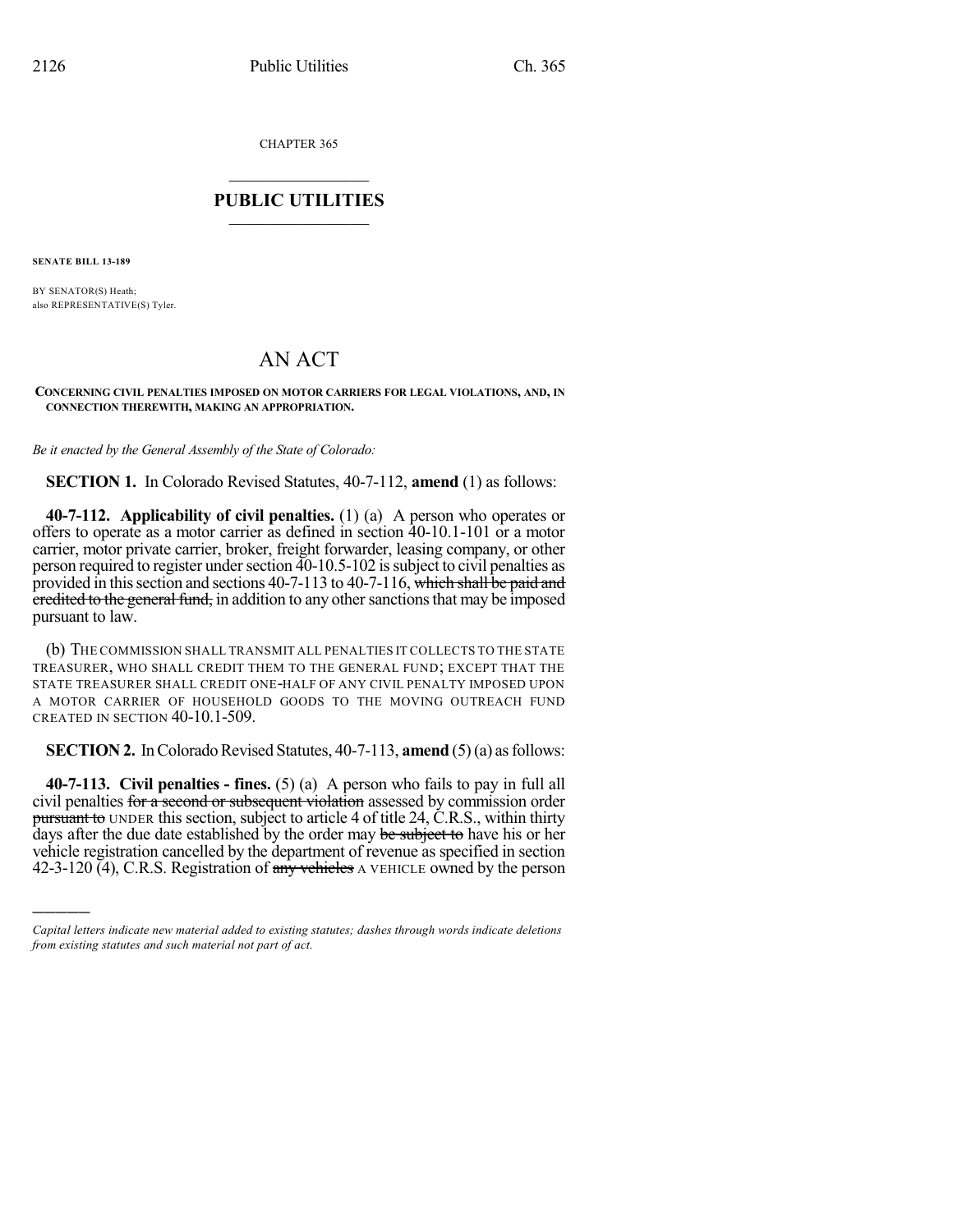for which the penalty was assessed may be denied until all penalties are paid or collected. Upon written notice from the commission, the department of revenue shall cancel the registration as specified in section 42-3-120 (4), C.R.S.

**SECTION 3.** In Colorado Revised Statutes, 40-10.1-302, **amend** (2); and **add**  $(3)$  and  $(4)$  as follows:

**40-10.1-302. Permit requirements.**(2) Except as otherwise provided in section 40-10.1-112 (4) SUBSECTION (3) OF THIS SECTION, the commission shall issue a permit to a motor carrier of passengers under this part 3 upon completion of the application and compliance with the financial responsibility requirements of this article.

(3) APERSON WHOSE PERMIT HAS BEEN REVOKED FOR CAUSE IS NOT ELIGIBLE FOR ANOTHER PERMIT FOR TWO YEARS AFTER THE DATE OF REVOCATION. IF AN ENTITY'S PERMIT HAS BEEN REVOKED, THE TWO-YEAR INELIGIBILITY ALSO APPLIES TO THE ENTITY'S PRINCIPALS, OFFICERS, DIRECTORS, AND MEMBERS OF THE ENTITY, EXCEPT FOR A REVOCATION FOR FAILURE TO CARRY INSURANCE UNLESS THE PERSON KNOWINGLY OPERATED A MOTOR CARRIER WITHOUT INSURANCE.

(4) IN ORDER TO OBTAIN A PERMIT UNDER THIS SECTION, AN APPLICANT MUST HAVE EACH VEHICLE OPERATED UNDER THE PERMIT INSPECTED WITHIN THE IMMEDIATELY PRECEDING TWENTY DAYS BY A QUALIFIED MECHANIC IN ACCORDANCE WITH RULES PROMULGATED BY THE COMMISSION. THE APPLICANT MUST ALSO ATTACH A REPORT SHOWING EACH VEHICLE PASSED INSPECTION.

**SECTION 4.** In Colorado Revised Statutes, **add** 40-10.1-304 as follows:

**40-10.1-304. Revocation of permit for failure to pay fine.** (1) IF A CARRIER THAT HOLDS A PERMIT UNDER THIS PART 3 FAILS TO PAY A FINE OR CIVIL PENALTY IMPOSED UNDER THIS ARTICLE OR A RULE ISSUED UNDER THIS ARTICLE WITHIN THE TIME PRESCRIBED FOR PAYMENT, THE COMMISSION MAY IMMEDIATELY REVOKE THE CARRIER'S PERMIT AND DISQUALIFY THE CARRIER FROM APPLYING FOR A PERMIT FOR ANY OF THE FOLLOWING FOR THREE YEARS AFTER THE DATE THE FINE OR CIVIL PENALTY IS DUE:

(a) THE CARRIER;

(b) ANY OWNER, PRINCIPAL, OFFICER, MEMBER, PARTNER, OR DIRECTOR OF THE CARRIER; AND

(c) ANY OTHER ENTITY OWNED OR OPERATED BY THAT OWNER, PRINCIPAL, OFFICER, MEMBER, PARTNER, OR DIRECTOR.

(2) THIS DISQUALIFICATION IS IN ADDITION TO AND NOT IN LIEU OF ANY OTHER PENALTY OR DISQUALIFICATION, INCLUDING THE PERIOD OF DISQUALIFICATION SPECIFIED IN SECTION 40-10.1-112 (4).

**SECTION 5.** In Colorado Revised Statutes, **add** 40-10.1-508 and 40-10.1-509 as follows: